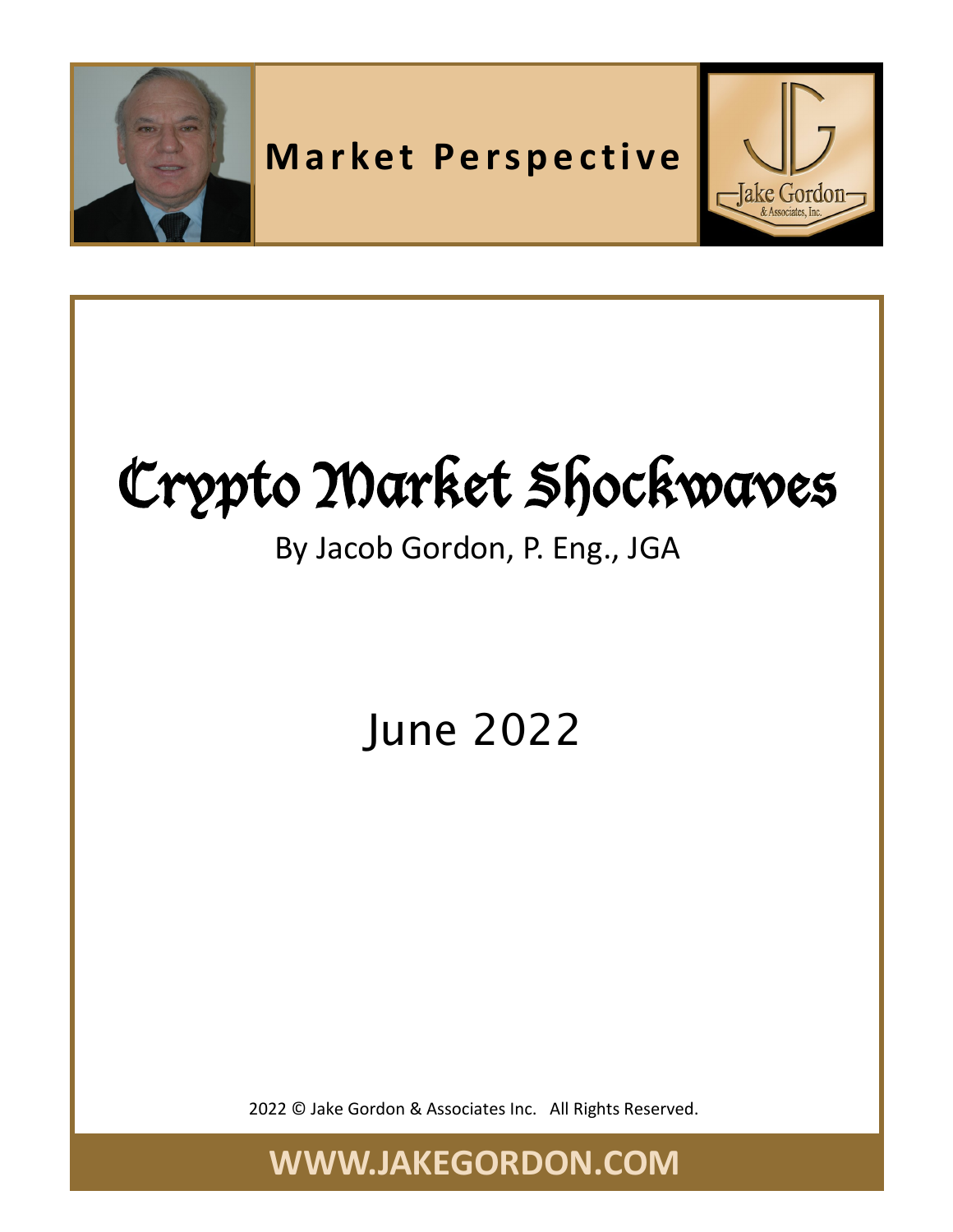

## **Market Perspective**

Unprecedented, multilayered sequence of powerful global forces is stress-testing the entire cryptocurrency and digital assets ecosystem.

These include:

- the enduring Covid-19 pandemic which accelerated the adoption and use of digital payments and the ensuing social unrest;
- disrupted trade and transition to protectionism and national self-reliance; monetary tightening and the lift-off in real interest rates from historic lows;
- persistent elevated inflationary pressures and the looming economic downturn;
- increased geopolitical tensions, the wars in Ukraine and Afghanistan, the US sanctions on Russia and the realignment of NATO;
- $\bullet$  the increased national security vulnerability to cyberspace attacks and the use of digital assets to illicit finance.

Each one of these forces will have a profound effect on the Crypto sector since none will be abating any time soon.

In these tumultuous times, investors who were engulfed by inflation and growth scares, and doubts whether Central Banks would succeed to engineer a "soft landing" and tame inflation without tipping their economies into a recession, sent stock, bonds and credit markets tumbling. The S&P and the NASDAQ entered bear market territory, market volatility increased dramatically, and financial asset values were repriced to the new economic reality.

As investors' risk appetite abated, all risk assets came under heightened scrutiny --- frontier technologies and cryptocurrencies were no exception. The value of all cryptocurrencies tumbled drastically from their November 2021 highs and the algorithmic stablecoin TerraUSD (UST) de-pegged from the US dollar and crashed.

In his 1962 travelogue "Travels with Charley: In Search of America," author John Steinbeck writes: "We have in the past been forced into reluctant change by weather, calamity and plague." Sixty years later, it seems that nothing has changed – as extreme weather-related disasters, regional wars and armed conflicts, and Covid 19 are causing change to our lifestyle, commerce and shopping habits today.

**Page 1 of 2**

#### **WWW.JAKEGORDON.COM**

2022 © Jake Gordon & Associates Inc. All Rights Reserved.